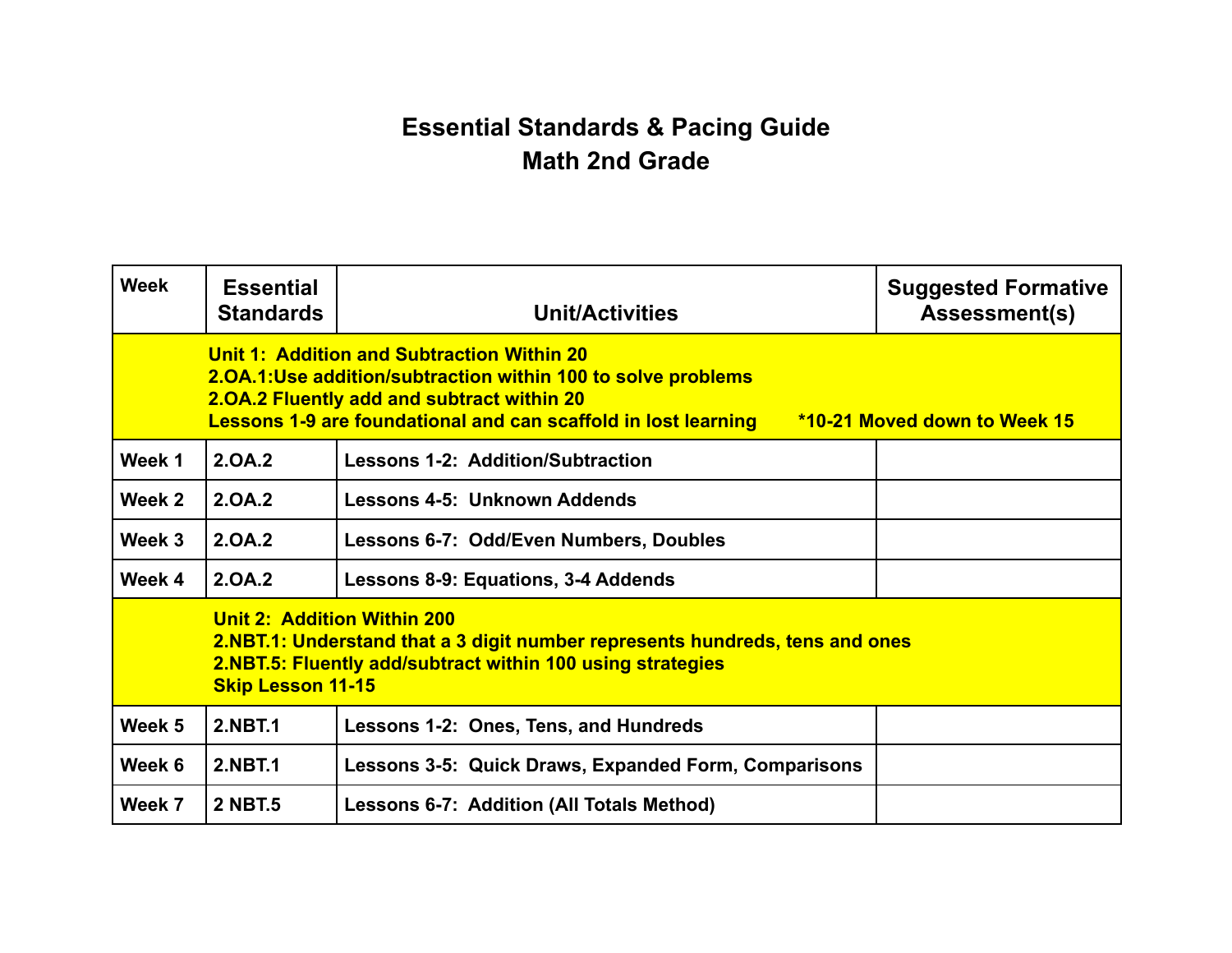| Week 8                                       | <b>2 NBT.5</b>                                                                                                                                                                                                                                | <b>Lessons 8: Addition (New Groups Below Method)</b>                                           |  |  |  |  |
|----------------------------------------------|-----------------------------------------------------------------------------------------------------------------------------------------------------------------------------------------------------------------------------------------------|------------------------------------------------------------------------------------------------|--|--|--|--|
| Week 9                                       | <b>2 NBT.5</b>                                                                                                                                                                                                                                | Lessons 9-10 and assessment (Practice addition methods)                                        |  |  |  |  |
|                                              | <b>Unit 4: Subtract 2-Digit Numbers</b><br><b>NBT.5: Fluently add/subtract within 100 using strategies</b><br>*Add back in Lessons 10-21 from Unit 1 after teaching lesson 11<br>2.0A.1:Use addition/subtraction within 100 to solve problems |                                                                                                |  |  |  |  |
| Week 10                                      | <b>2 NBT.5</b>                                                                                                                                                                                                                                | <b>Lessons 3-4 Addition/Subtraction Word Problems</b><br>(Skip 1-2, & 10 money, not hinge std) |  |  |  |  |
| Week 11                                      | <b>2 NBT.5</b>                                                                                                                                                                                                                                | Lessons 5: Two Methods of Subtractions (Expanded and<br><b>Ungroup First)</b>                  |  |  |  |  |
| Week 12                                      | <b>2 NBT.5</b>                                                                                                                                                                                                                                | Lessons 6-7: Practice and Subtract from 200                                                    |  |  |  |  |
| Week 13                                      | <b>2 NBT.5</b>                                                                                                                                                                                                                                | Lessons 8-9: Ungrouping and Zero                                                               |  |  |  |  |
| Week 14                                      | <b>2 NBT.5</b>                                                                                                                                                                                                                                | Lessons 11 and assessment: Fluency: Subtraction Within<br>100                                  |  |  |  |  |
| <b>Add back in from Unit 1 Lessons 10-21</b> |                                                                                                                                                                                                                                               |                                                                                                |  |  |  |  |
| Week 15                                      | 2.0A.1<br>2.0A.2                                                                                                                                                                                                                              | Lessons 10-11: Add To and Take Away Problems                                                   |  |  |  |  |
| Week 16                                      | 2.0A.1<br>2.0A.2                                                                                                                                                                                                                              | Lessons 12-13: Put Together / Apart Word Problems                                              |  |  |  |  |
| Week 17                                      | 2.0A.1<br>2.0A.2                                                                                                                                                                                                                              | <b>Lessons 14-16 Compare Word Problems</b>                                                     |  |  |  |  |
| Week 18                                      | 2.0A.1                                                                                                                                                                                                                                        | <b>Lessons 17-18 Compare Word Problems</b>                                                     |  |  |  |  |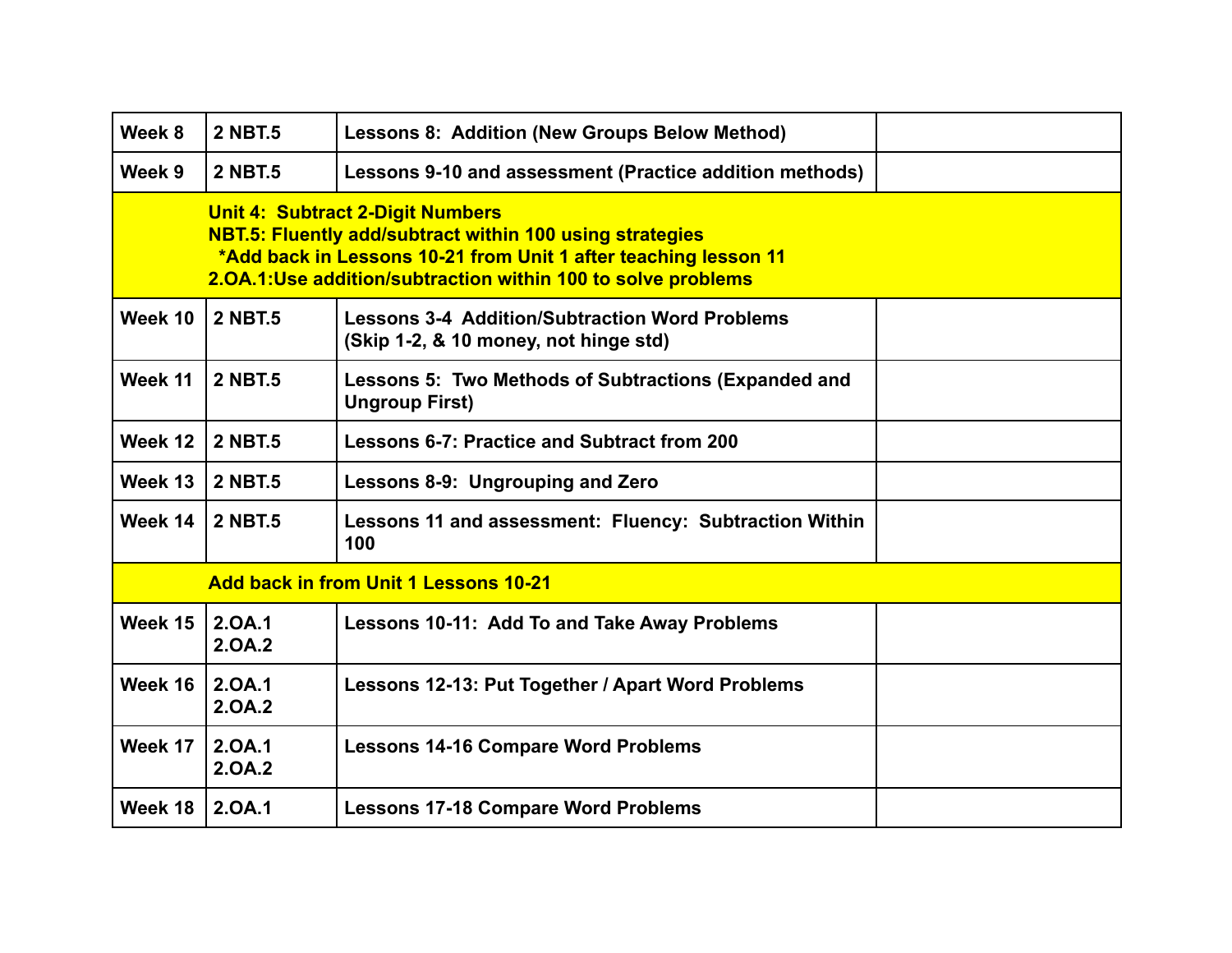|                              | 2.0A.2                                                                                                                                                                |                                                                                                        |  |  |  |  |
|------------------------------|-----------------------------------------------------------------------------------------------------------------------------------------------------------------------|--------------------------------------------------------------------------------------------------------|--|--|--|--|
| Week 19                      | 2.OA.1<br>2.0A.2                                                                                                                                                      | Lessons 19-20 and assessment, Two-Step Word Problems                                                   |  |  |  |  |
| <b>Return back to Unit 4</b> |                                                                                                                                                                       |                                                                                                        |  |  |  |  |
| Week 20                      | 2.0A.1                                                                                                                                                                | <b>Lessons 12-13 Word Problems</b>                                                                     |  |  |  |  |
| Week 21                      | 2.0A.1                                                                                                                                                                | Lessons 14-16 (skip 15, money, not hinge standard),<br><b>Addition &amp; Subtraction with Unknowns</b> |  |  |  |  |
| Week 22                      | 2.0A.1                                                                                                                                                                | <b>Lessons 17-18 Unknown Word Problems</b>                                                             |  |  |  |  |
| Week 23                      | 2.0A.1                                                                                                                                                                | <b>Lessons 19-20 Compare Word Problems</b>                                                             |  |  |  |  |
| Week 24                      | 2.0A.1                                                                                                                                                                | <b>Lessons 21 Two-Step Problems</b>                                                                    |  |  |  |  |
| Week 25                      | 2.0A.1                                                                                                                                                                | <b>Lessons 22 and assessment Two-Step Problems</b>                                                     |  |  |  |  |
|                              | <b>Unit 6: 3-Digit Addition and Subtraction</b><br>2.NBT.7: Add / subtract within 1000 using concrete models or drawings, properties and relate<br>to write a record. |                                                                                                        |  |  |  |  |
| Week 26                      | <b>2.NBT.7</b>                                                                                                                                                        | Lessons: 1-3 Understanding Number to 1,000                                                             |  |  |  |  |
| Week 27                      | <b>2.NBT.7</b>                                                                                                                                                        | Lessons: 4-5 Understanding Number to 1,000                                                             |  |  |  |  |
| Week 28                      | <b>2.NBT.7</b>                                                                                                                                                        | Lessons: 6-8 Adding to 1,000                                                                           |  |  |  |  |
| Week 29                      | <b>2.NBT.7</b>                                                                                                                                                        | <b>Lessons: 9-11 3-digit Subtraction</b>                                                               |  |  |  |  |
| Week 30                      | <b>2.NBT.7</b>                                                                                                                                                        | Lessons: 12-13 and assessment, 3-digit Addition &<br><b>Subtraction</b>                                |  |  |  |  |